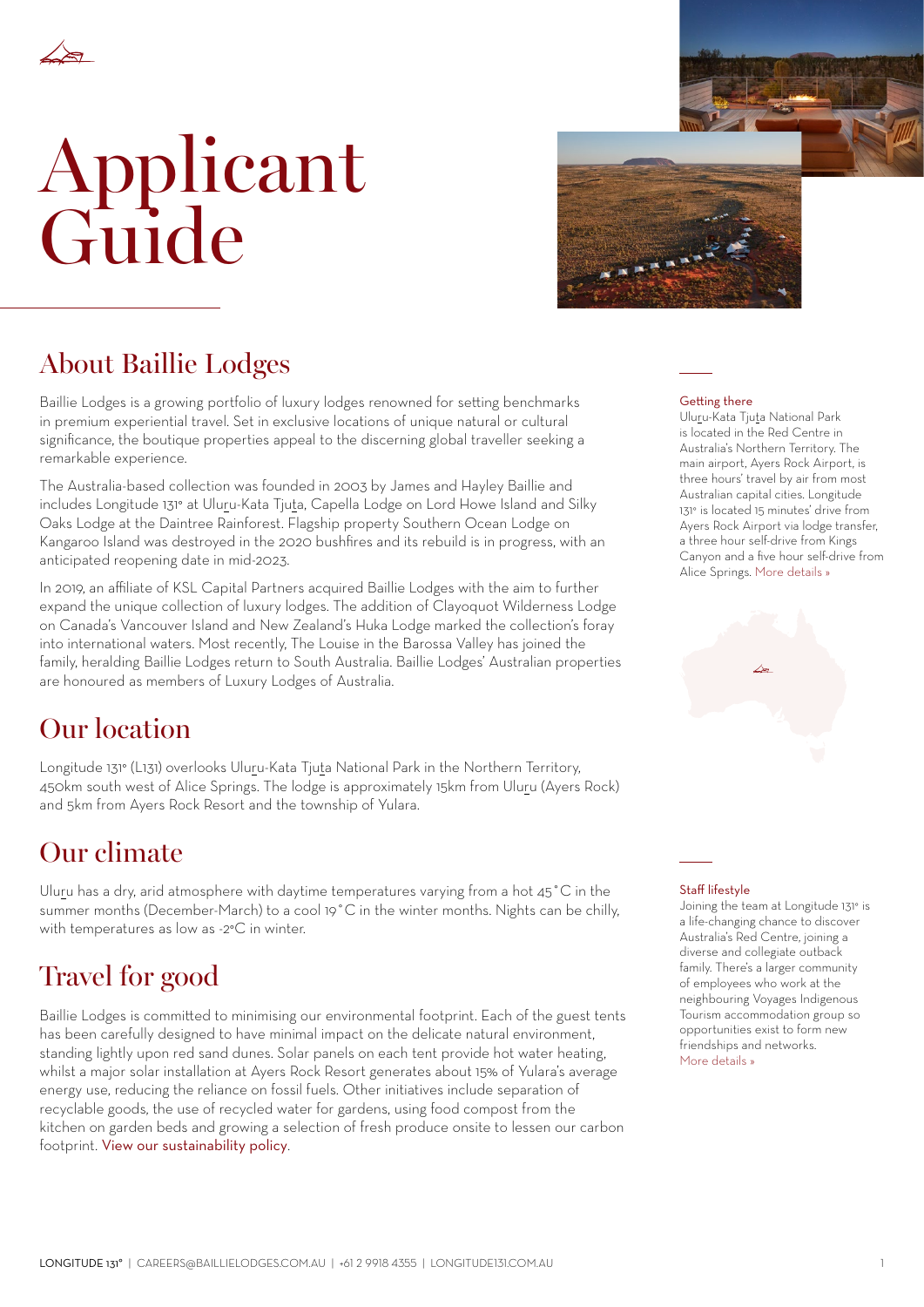

## Working with us



### Our environment

Famous for their white, safari-style canopies, sixteen luxury guest tents line the red sand dunes, each with a view to Uluru and an outdoor balcony complete with feature 'campfire' and daybed upon which a swag is unfurled by night for sleeping under a blanket of stars. The central Dune House is the hub, where guests dine in the restaurant or on the terrace, enjoy a drink in the bar and join personalised tours of the outback. Staff at Longitude 131° meet guests from around the world who have come to visit Australia's premier natural attraction.

## Our team

The team at Longitude 131° is relatively small, though quite diverse and unique. The most common roles include Chefs, Food and Beverage Attendants, Housekeepers and Tour (Experiences) Guides. Smaller departments include Front Office, Maintenance and the Spa Kinara team. Whilst position descriptions are provided to individuals, it is a team effort that makes all Baillie Lodges operate effectively – this spirit of cooperation also allows our team members the opportunity to develop new skills in areas they have not previously worked in.

## Our culture

Attention to detail is evident throughout the Baillie Lodges guest experience, from operational processes through to design and the broad product offering, and is core to the overarching culture and values. Baillie Lodges' commitment to product excellence and reinvestment is evident in the significant lodge refurbishments and routine maintenance closures at each property to ensure that they remain at their world-class standard.

Detailed process systems ensure Baillie Lodges delivers comprehensive, on-the-job training for the team and ultimately guarantees an exceptional guest experience every time. Working at a Baillie Lodges property offers a chance to really work as part of a collegiate team, where departments work together to deliver an exceptional and personal guest experience and learning across departments is encouraged.

### **Our guests** and applicable terms.

Longitude's target market is predominantly discerning guests seeking an exclusive experience of Australia's red centre. Guests stay for a minimum of two nights and the lodge welcomes children ten years and over. The lodge operates at consistently high occupancies year round, however, the milder winter months are particularly popular and it is always very busy over the festive season.

#### Staff discounts

Staff at Longitude 131° are entitled to number of a concessions including a discount on Spa Kinara treatments, spa products and purchases from the lodge boutique. A minimum 10% deduction also applies in all food outlets in Yulara.

#### Tenure Bonus Scheme

Our Tenure Bonus Scheme highlights our commitment to rewarding employees for longer term tenure – depending on your role, you will be eligible for a one off bonus to be paid on the first anniversary of your employment, and then further potential bonuses at each anniversary thereafter. Upon six months of employment, a 50% rental subsidy will apply to your rental property.

#### Accommodation discounts

After six months of service, your immediate family can visit Capella Lodge, Huka Lodge, Silky Oaks Lodge and The Louise for the discounted rate of \$300pppn and Clayoquot Wilderness Lodge and Longitude 131° for \$400pppn. Rates are subject to availability and conditions apply. Advance reservations are essential and must be approved by the Lodge Manager. Employee accommodation discounts are also available at Ayers Rock Resort, subject to availability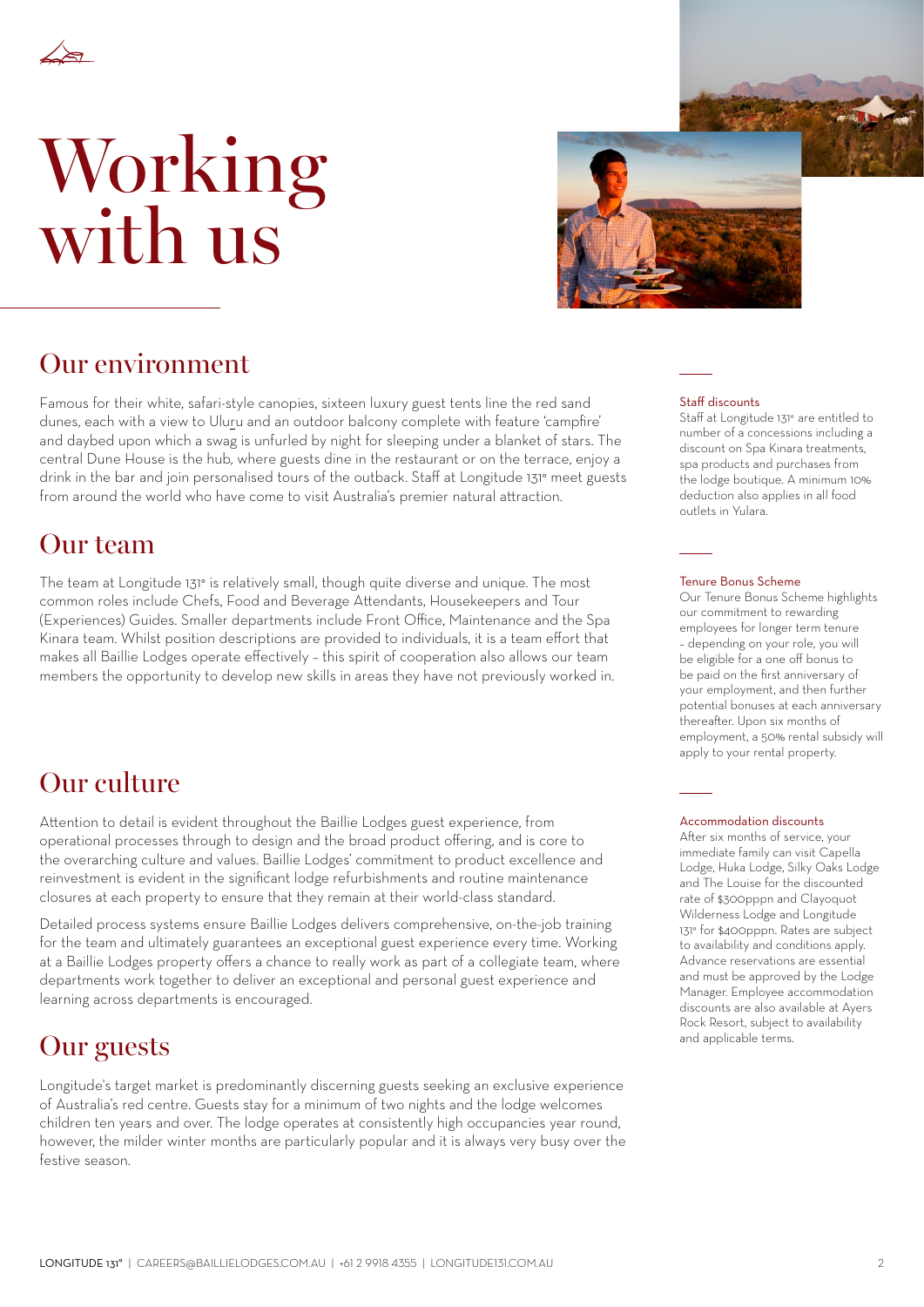

# What's provided



## Accommodation

All employees of Longitude 131° live at the staff residence complex at nearby Ayers Rock Resort. A range of staff accommodation is available, with the category dependant on your position. Entry level or front line staff will be assigned their own bedroom and share a bathroom and kitchen/dining facilities with one other staff member.

Supervisors, Chefs and Department Heads will be allocated a studio or one bedroom apartment with private bathroom. Rooms are partly furnished and have air-conditioning, whilst communal laundry facilities are provided. [View room categories »](#page-3-0)

A free shuttle bus is provided for staff to get to and from their accommodation each day.

## Meals

Staff meals are provided at Longitude 131° whilst on duty and all accommodation types have cooking facilities. Staff receive discounted dining in the restaurants at Ayers Rock Resort and there is a Residents Club with bistro and garden. Takeaway food is available from the Town Square, Outback Pioneer Hotel and Shell Service Station. Takeaway alcohol for staff can only be purchased at the Residents Club.

## Uniforms

Uniforms are provided for most staff at Longitude 131°, a uniform bond is deducted from your first wage and refunded at the end of your employment, subject to the return of your uniform.

Lodge specific uniform shoes/boots and Akubra hat can be purchased at discounted staff rates from lodge boutique with prior notice on sizes (limited stock on hand).

### Communications

Telstra is the most reliable communications provider at Yulara and is the base for all other networks, which include Optus, Vodafone and Amaysim. WiFi dongles are available at the post office in town square and most major internet providers offer home installation of WiFi modems, it usually takes a couple of weeks to occur. A paid WiFi service is available around the resident's areas of Yulara, however, signal strength varies, so it is beneficial to also have your own portable WiFi device.

#### Please note

- Utilities (electricity, gas and water) will be at your own expense, payment/ account options are dependent on your accommodation type.
- You are required to supply your own bed linen, towels and other personal effects. [What to bring »](#page-5-0)

#### Please note

You will be required to provide or purchase your own footwear – the type and style required varies by department.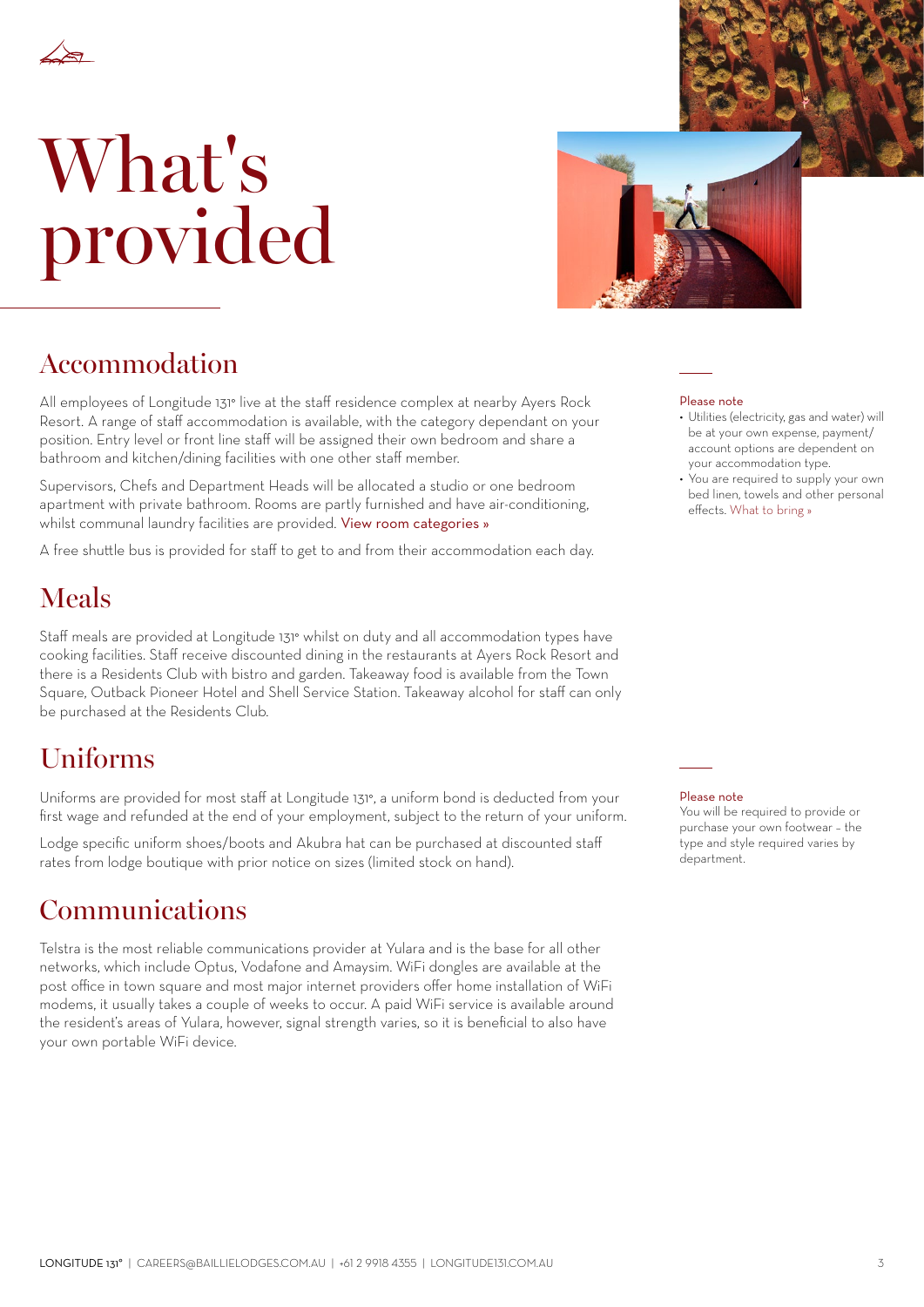<span id="page-3-0"></span>

## Room categories



As part of your employment with Longitude 131°, you are offered rental of furnished accommodation in Yulara – this accommodation is provided by Ayers Rock Resort. There are six different staff accommodation options (plans for the four most common ones are shown), each are equipped with the listed facilities.

#### • Microwave • Toaster

Accommodation facilities • Ensuite bathroom

- Electric kettle
- Stove
- Fridge
- Air conditioning
- Bedding configuration can vary but most common is queen size

#### GREVILLEA GROVE & ACACIA GARDENS TJALA PLACE





MANTA WALK **PERENTIE** 



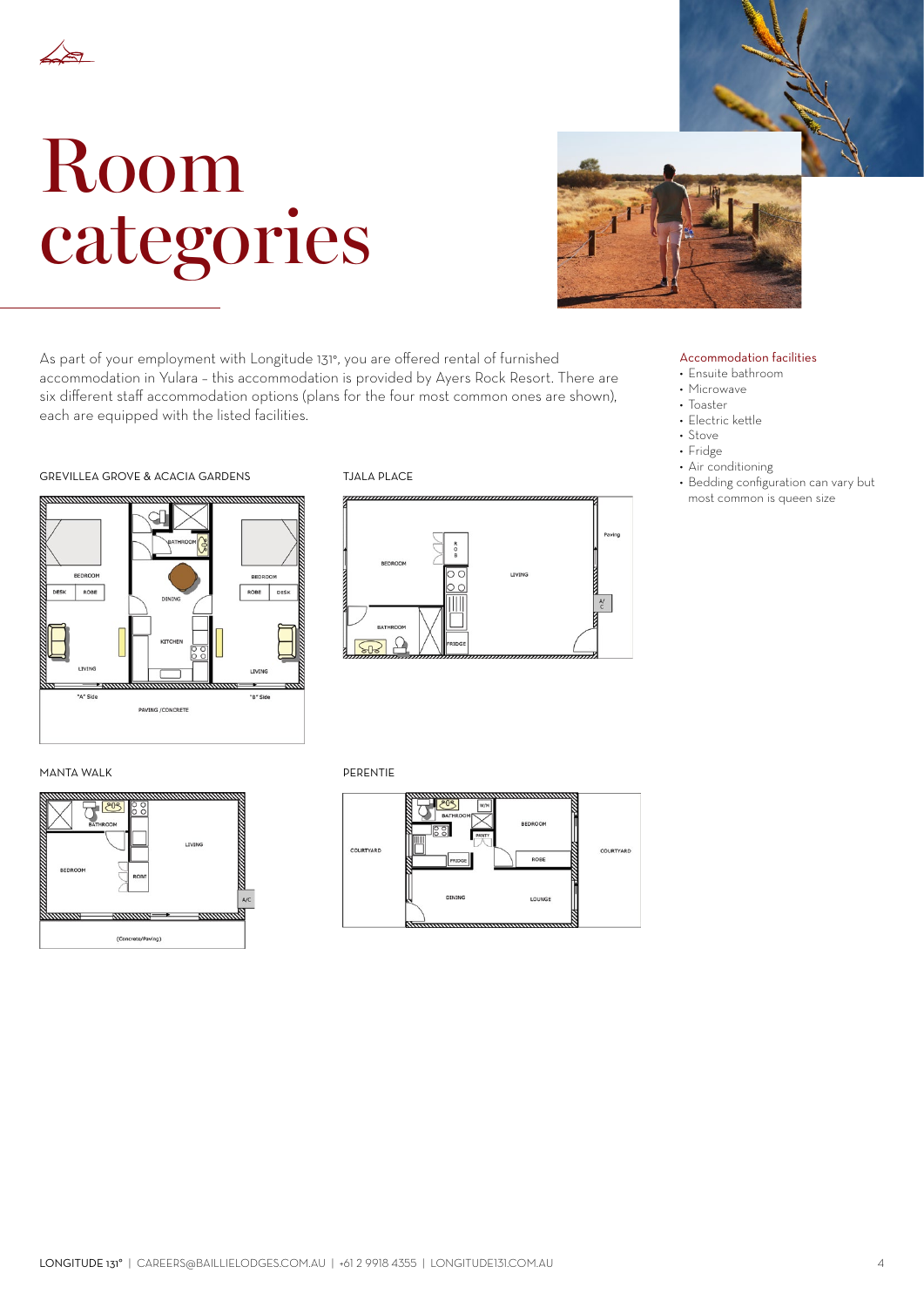<span id="page-4-0"></span>

## What's nearby



## Staff lifestyle

Joining the team at Longitude 131° is a life-changing chance to discover Australia's Red Centre. Treasured as Australia's spiritual heart, the dual World Heritage-listed Uluru-Kata Tjuta National Park is an ancient desert landscape. Domed by a deep blue sky and spanning a vast expanse of the Northern Territory, the outback's rugged beauty is heightened by the living presence of one of the world's largest monoliths, Uluru (Ayers Rock) and the sacred red domes of Kata Tjuta (The Olgas) which stand nearby.

## Lodge activities

The lodge operates a number of guest experiences, including four signature tours which are included in the guest tariff. From time to time and with relevance to position, staff may be permitted to participate in these activities (except Table 131°) free of charge, subject to to guest touring numbers and approval by the Lodge Manager.

## Exploring beyond the lodge

Enjoying the great outdoors and vast landscape is a popular pastime. Local tour operators offer a variety of touring and adventures, such as camel and motorcycle tours, scenic helicopter flights and guided hikes. Discounted staff rates for tours throughout Uluru-Kata Tjuta are available with most local operators. The Visitors Centre offers a display area of flora, fauna and geology of the region and offers souvenir items and music for purchase. If you venture outside in the warmer months, adequate coverage such as a hat, sunscreen and plenty of water are essential.

### Local shops, services & activities

The township of Yulara is home to approximately 1,000 to 1,200 people, therefore there is an extensive array of facilities available for residents.

There is a medical centre with doctors and ambulance, plus visiting specialists. After hours, for non emergencies you can call Healthdirect Australia on 1800 022 222 for free health advice 24 hours, seven days a week. The Royal Flying Doctor Service also provides medical assistance when required.

There are a number of sporting and activity groups in the township of Yulara, these include Aussie rules, touch football, netball, indoor soccer, volleyball, swim club, darts club, cricket, yoga, pilates and fitness classes. Regular social events are also held such as the Outback Ball, Territory Day, Outback Week Billy Cart Bash, barbecues, plus Christmas and New Year's Eve parties.

#### Car rental

Avis, Thrifty and Hertz all offer yearround car rental from Yulara. Each have offices located in the TIC and have discounted rates for residents. Discounts may not be offered during peak periods.

#### Bus services

AAT Kings operate services from Yulara to Alice Springs via Kings Canyon. The trip takes about 8 hours due to numerous stops.

#### Bikes

By law helmets are required for riding bikes on roads in the Northern Territory. The riding of bikes through Ayers Rock Resort guest areas or Town Square is not permitted.

#### **Wildlife**

Uluru-Kata Tjuta National Park has 21 species of native mammals, 178 species of birds, 73 species of reptiles and literally thousands of invertebrate species including ants, spiders and bugs. But don't be alarmed – all you need is some common sense when it comes to wildlife encounters.

#### Local facilities include

Recreation Centre, including gym and sporting facilities; community swimming pool; Residents Club (including bottle shop, counter meals, two bars, pool table, internet facilities); IGA supermarket; ANZ Bank/ATM; post office (also an agent for the Commonwealth Bank); hairdresser; newsagent; service station; mechanic; NT Motor Registry and police and fire stations.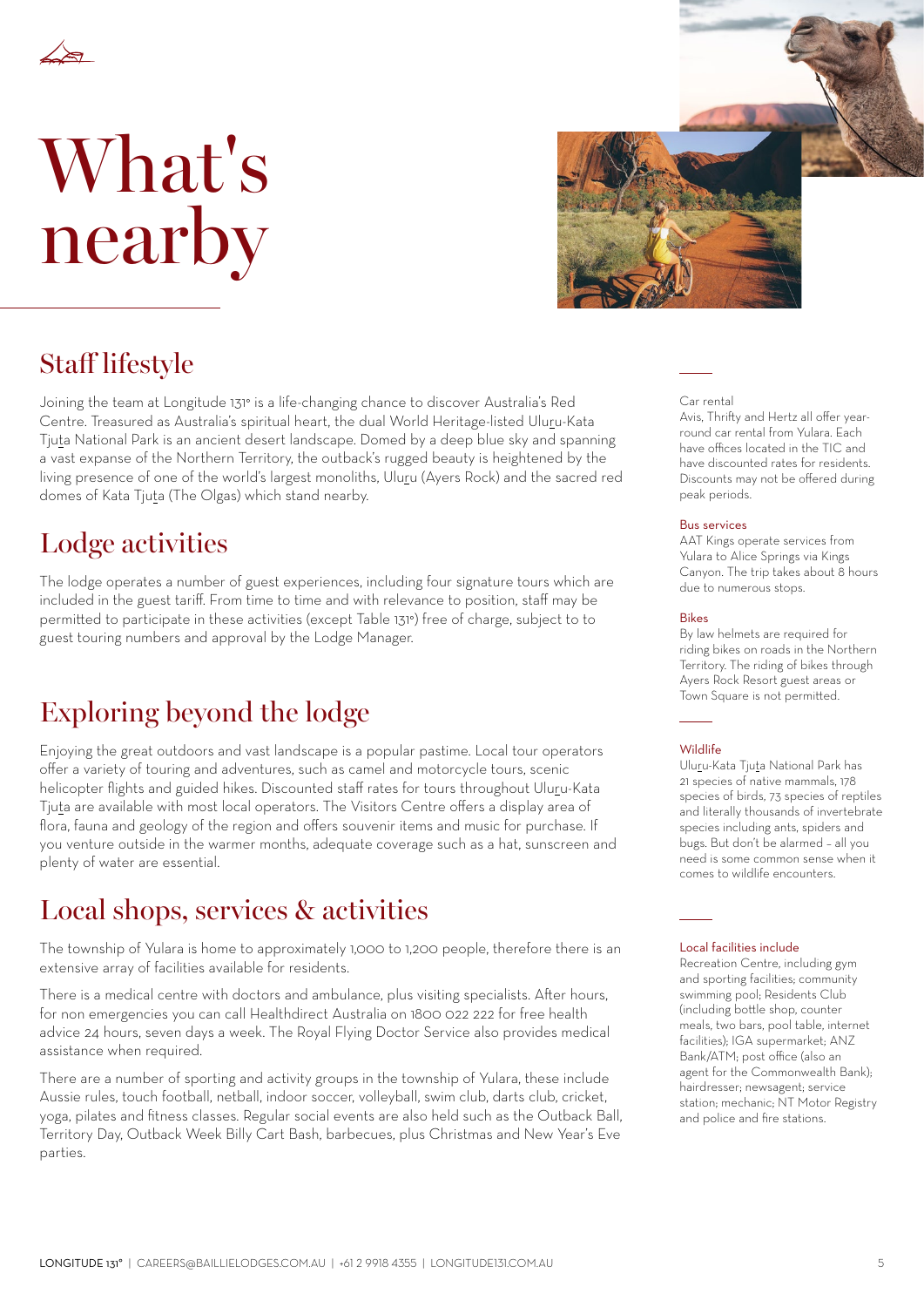<span id="page-5-0"></span>

## How to get there



## Flights and airport transfers

Only three hours' flight from most Australian capital cities, regular flights are available to Ayers Rock Airport (AYQ). Jetstar operate flights directly from Sydney and also from Melbourne and Brisbane on selected days.

Arriving staff are transferred to the lodge for a short induction prior to a hosted town tour and collection of accommodation keys from Housing Services.

Staff are not permitted to bring their own vehicles to Longitude 131°, these must be parked in the staff accommodation areas and the free Longitude 131° shuttles used to get to and from work.

## Moving to Yulara

All major freight companies interline with either Toll or Australia Post to deliver to Yulara. Services to Yulara are generally slow due to the interline process, there is no overnight service, freight will often take at least two weeks. To minimise your freight costs, we recommend you purchase what you need through Kmart or Target in Alice Springs and they will deliver via Australia Post to Yulara for you.

Yulara IGA offers an extensive homeware section and everything you need to set up your accommodation is available from Housing Services.

#### Postal & Contact Information

*Your Name* Staff Member at Longitude 131° C/- Post Office Yulara NT 0872 PH: 08 8957 7131

## What to bring

Pillows, bed linen (please confirm bed size prior to arrival), blanket/quilt, bath and tea towels, iron, toiletries, torch, alarm clock (ideally battery operated), TV if you wish, mobile phone/ tablet, medication if required, suitable summer and winter clothes and footwear including socks and gloves, cap/hat, swim wear, sunscreen, bikes, recreational items as required and a sense of adventure! There is also a Facebook group for Yulara residents wishing to buy, sell or swap goods.

#### Please note

Flights are not provided as part of the onboarding process and need to be arranged by the arriving team member.

#### Car parking

There is parking available at the staff accommodation areas in Yulara.

#### Freight costs

Associated freight costs are at employees' own expense.

#### Useful links

[longitude131.com.au](http://www.longitude131.com.au) [baillielodges.com.au](http://www.baillielodges.com.au) [luxurylodgesofaustralia.com.au](http://www.luxurylodgesofaustralia.com.au) aversrockresort.com.au. [meteorology.com.au/local-forecast/](http://www.meteorology.com.au/local-forecast/nt/yulara) [nt/yulara](http://www.meteorology.com.au/local-forecast/nt/yulara) [parksaustralia.gov.au/uluru/](http://www.parksaustralia.gov.au/uluru/)